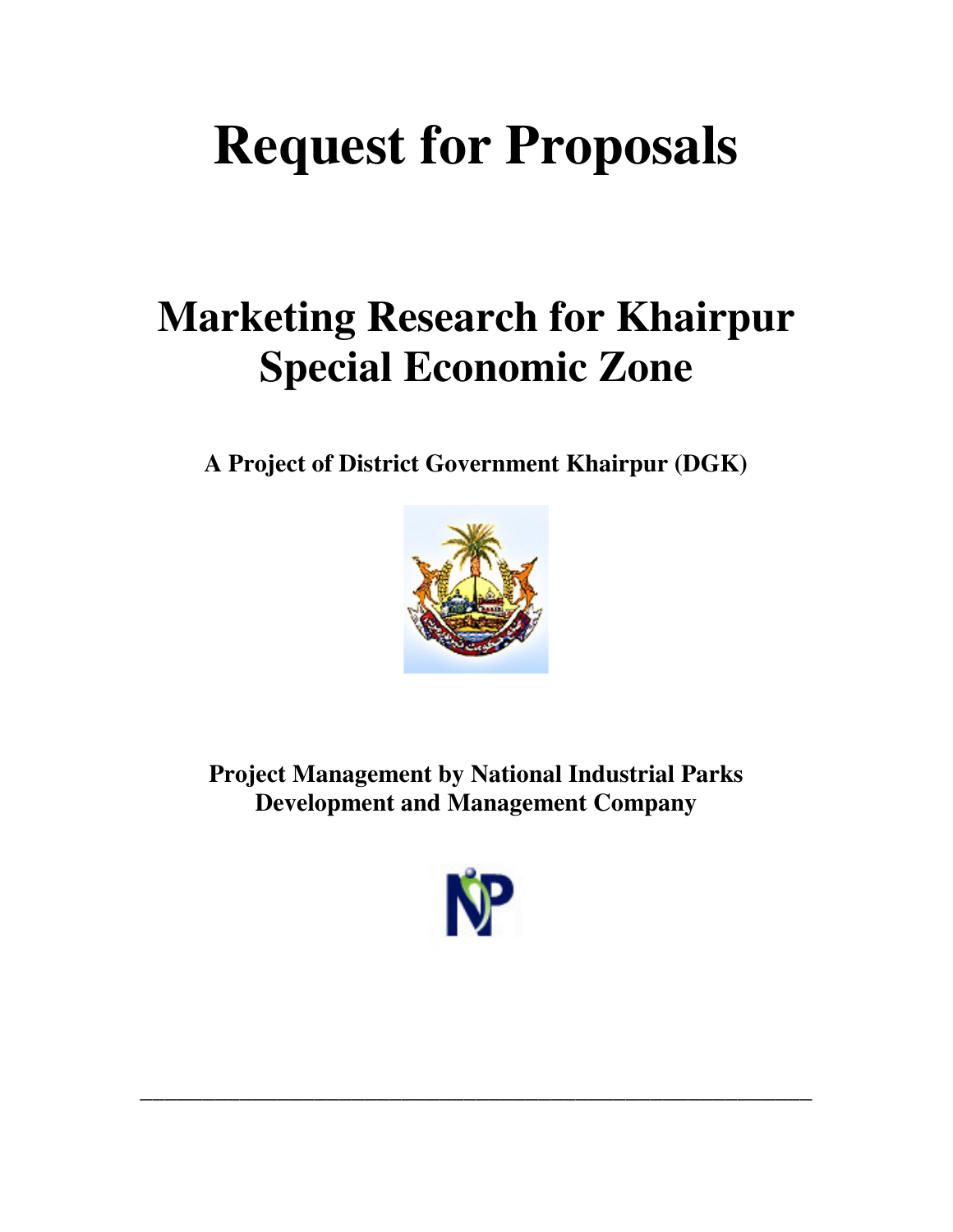## **CONTENTS**

- Section 1 Letter of Invitation
- Section 2 Information to Consultants
- Section 3 Standard Form of Financial Proposal
- Section 4 Terms of Reference
- Section 5 Standard Form of Contract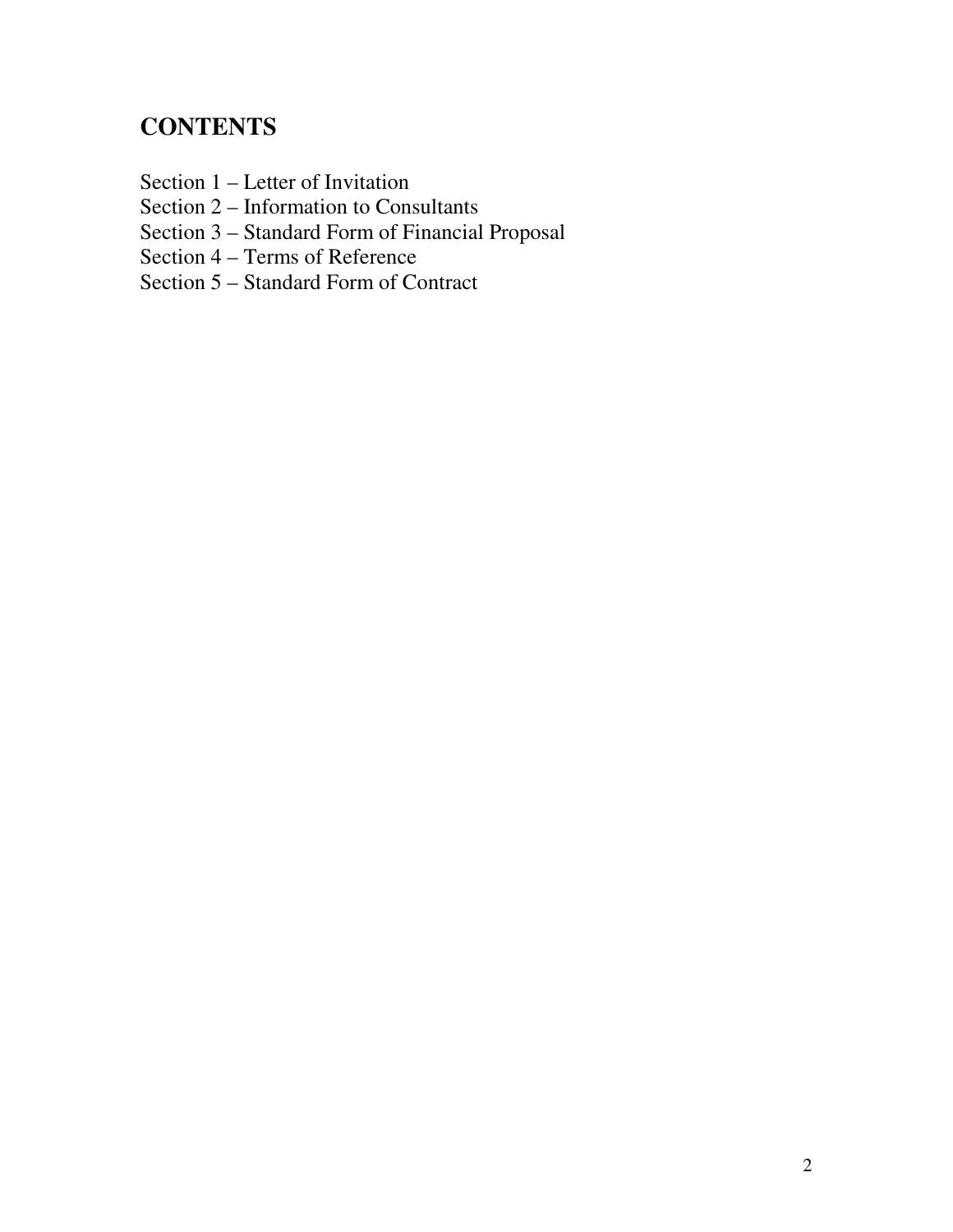## **Section 1. Letter of Invitation**

Karachi, June 1, 2010

1. District Government Khairpur (DGK) with the sponsoring agency Local Government Department, Government of Sindh (GOS) invites proposals from interested firms for conducting marketing research for the development of Khairpur Special Economic Zone (KSEZ).

National Industrial Parks Development and Management Company (NIPDMC) has been appointed as project manager for the development and marketing of the KSEZ and will act on behalf of the KSEZ for handling this contract as per PPRA rules.

The scope of services is provided in the attached Terms of Reference.

2. A firm will be selected as per Consultants Qualification and procedures described in the Data Sheet.

- 3. The RFP includes the following documents:
- Section 1 Letter of Invitation
- Section 2 Information to Consultants including Data Sheet
- Section 3 Financial Proposal Standard Form
- Section 4 Terms of Reference
- Section 5 Standard Form of Contract

Sincerely,

Sr. Manager Marketing National Industrial Parks Development and Management Company 2nd Floor, Block C Finance and Trade Center Karachi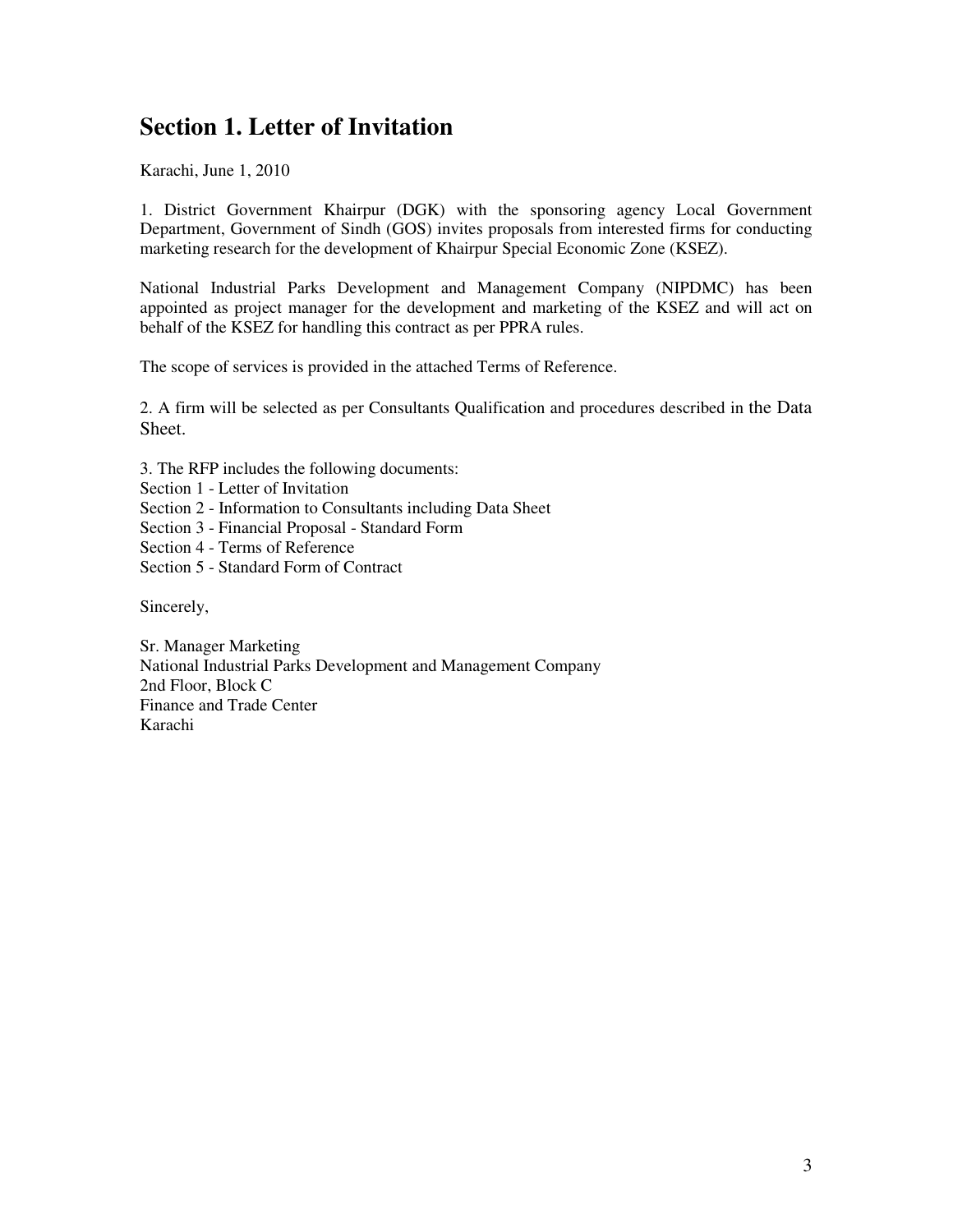## **Section 2 – Information to Consultants**

### **Introduction:**

1.1 The Client will select a firm in accordance with the method of selection specified in the Data Sheet.

1.2 The consultants are invited to submit a Research Proposal and a Statement of Service Charges (Financial Proposal) separately in two envelopes for consulting services required as per the Terms of Reference mentioned in this RFP. The proposal will be the basis for a signed contract with the selected firm.

1.3 Please note that:

(i) the costs of preparing the proposal and of negotiating the contract, including a visit to the Client, are not reimbursable

(ii) the Client is not bound to accept any of the proposals submitted.

1.4 GoS policy requires that consultants provide professional, objective, and impartial advice and at all times hold the Client's interests paramount, without any consideration for future work, and strictly avoid conflicts with other assignments or their own corporate interests. Consultants shall not be hired for any assignment that would be in conflict with their prior or current obligations to other clients, or that may place them in a position of not being able to carry out the assignment in the best interest of the Client.

1.4.1 Without limitation on the generality of this rule, consultants shall not be hired under the circumstances set forth below:

(a) A firm which has been engaged by the Client to provide goods or works for a project, and any of their affiliates, shall be disqualified from providing consulting services for the same project. Conversely, firms hired to provide consulting services for the preparation or implementation of a project, and any of their affiliates, shall be disqualified from subsequently providing goods or works or services related to the initial assignment (other than a continuation of the firm's earlier consulting services) for the same project.

(b) Consultants or any of their affiliates shall not be hired for any assignment which, by its nature, may be in conflict with another assignment of the consultants.

1.4.2 Consultants may be hired for downstream work, when continuity is essential, in which case this possibility shall be indicated. It will be the exclusive decision of the Client whether or not to have the downstream assignment carried out, and if it is carried out, which consultant will be hired for the purpose.

1.5 GoS policy requires consultants under this contract, observe the highest standard of ethics during the execution of such contracts. In pursuance of this policy, the GoS:

(a) defines, for the purposes of this provision, the terms set forth below as follows:

(i) "corrupt practice" means the offering, giving, receiving, or soliciting of anything of value to influence the action of a public official in the selection process or in contract execution; and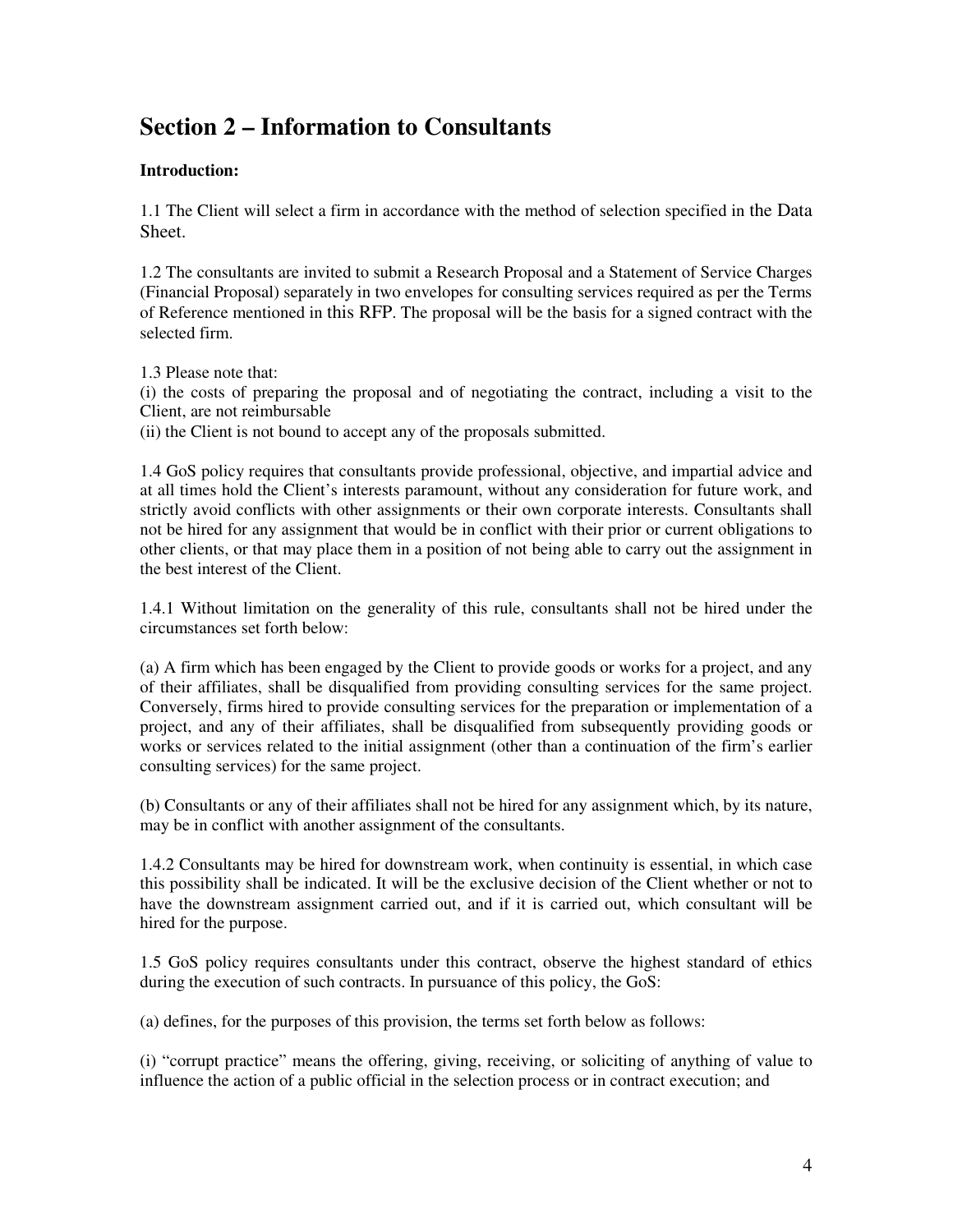(ii) "fraudulent practice" means a misrepresentation of facts in order to influence a selection process or the execution of a contract to the detriment of the borrower, and includes collusive practices among consultants (prior to or after submission of proposals) designed to establish prices at artificial, noncompetitive levels and to deprive the borrower of the benefits of free and open competition.

(b) will reject a proposal for award if it determines that the firm recommended for award has engaged in corrupt or fraudulent activities in competing for the contract in question;

(c) will cancel the portion of the loan allocated to the firm's contract if it at any time determines that corrupt or fraudulent practices were engaged in by representatives of the borrower or of a beneficiary of the loan during the selection process or the execution of that contract, without the borrower having taken timely and appropriate action satisfactory to the Bank to remedy the situation;

(d) will declare a firm ineligible, either indefinitely or for a stated period of time, to be awarded if it at any time determines that the firm has engaged in corrupt or fraudulent practices in competing for, or in executing, a contract; and

1.6 Consultants shall furnish information as described in the Financial Proposal submission form (Section 4) on commissions and gratuities, if any, paid or to be paid to agents relating to this proposal, and to execute the work if the firm is awarded the contract.

1.8 Consultants shall be aware of the provisions on fraud and corruption stated in the Standard Contract.

1.9 Consultants shall meet the minimum qualification requirements indicated in this RFP.

#### **2. Clarification and Amendment of RFP Documents:**

2.1 Consultants may request a clarification of any of the RFP documents before the proposal submission date. Any request for clarification must be sent in writing by paper mail, cable, telex, facsimile, or electronic mail to the Client's address indicated in the RFP. The Client will respond by cable, telex, facsimile, or electronic mail to such requests and will send written copies of the response (including an explanation of the query but without identifying the source of inquiry) to all invited consultants who intend to submit proposals.

2.2 At any time before the submission of proposals, the Client may, for any reason, whether at its own initiative or in response to a clarification requested by an invited firm, amend the RFP. Any amendment shall be issued in writing through addenda. Addenda shall be sent by mail, cable, telex, facsimile, or electronic mail to all invited consultants and will be binding on them. The Client may at its discretion extend the deadline for the submission of proposals.

#### **3. Preparation of Research Proposal:**

3.1 Consultants are requested to submit a Research Proposal written in the language(s) specified in the Data Sheet.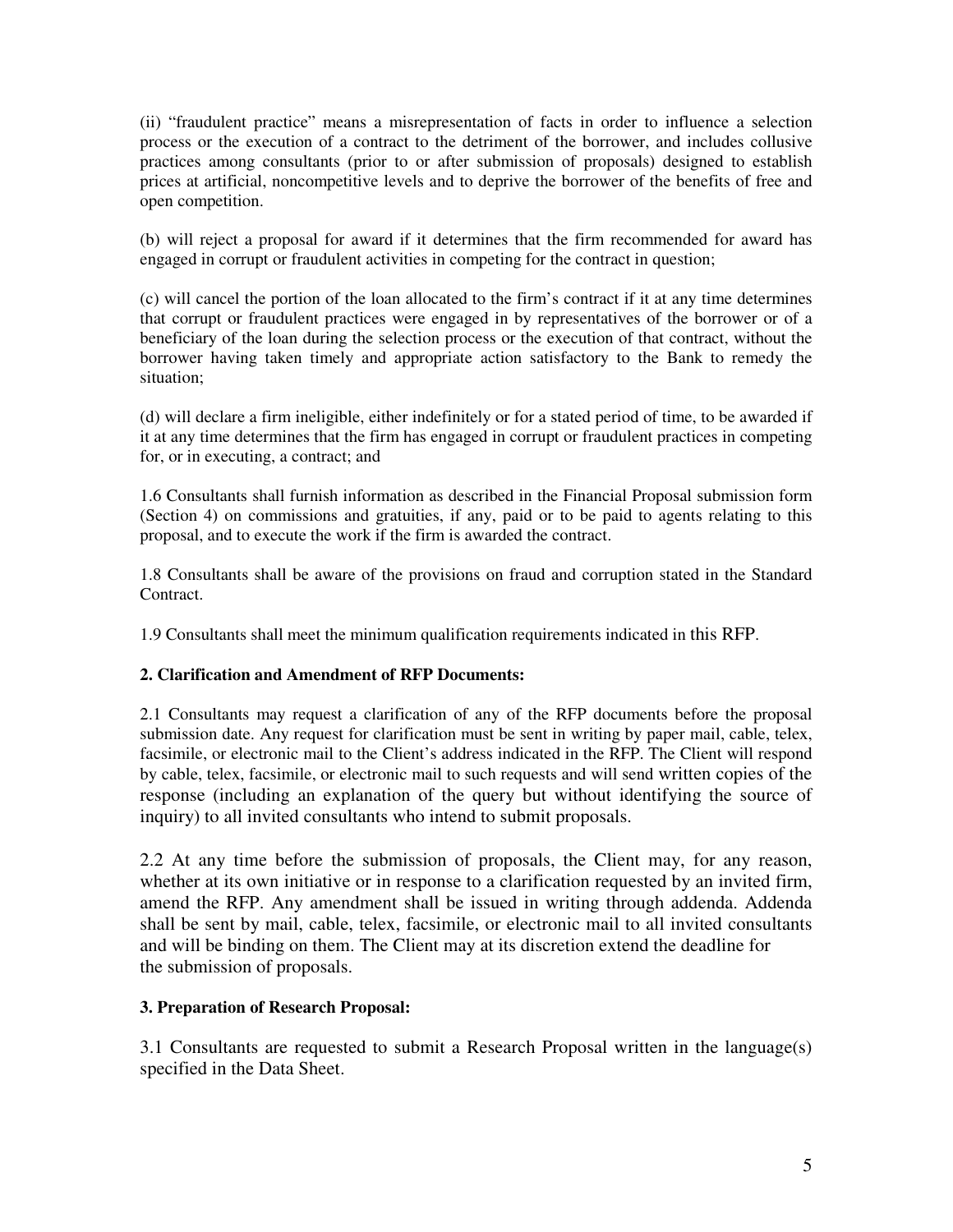3.2 In preparing the Technical Proposal, consultants are expected to examine the documents constituting this RFP in detail.

3.3 While preparing the Technical Proposal, consultants must give particular attention to the following:

(i) If a consultant (Firm) considers that it does not have all the expertise for the assignment, it may obtain a full range of expertise by associating with individual consultant(s) and/or other consultants or entities in a joint venture or sub consultancy, as appropriate. Consultants may associate with the other consultants invited for this assignment only with approval of the Client as indicated in the Data Sheet.

(ii) It is desirable that the majority of the key professional staff proposed be permanent employees of the firm or have an extended and stable working relationship with it.

(iv) Proposed professional staff must, at a minimum, have the experience indicated in the Data Sheet.

(v) Alternative professional staff shall not be proposed, and only one curriculum vitae (CV) may be submitted for each position.

(vi) Reports to be issued by the consultants as part of this assignment must be in the language(s) specified in his RFP.

3.4 The Research Proposal shall:

(i) Provide the following information:

- Organization Profile including Organization Structure and Ownership status.
- Profile of individuals who will be involved in the Market Research
- Details of successful Market Study Projects undertaken in the past for the agricultural processing sector in Pakistan. (Copies of at least 2 sample study reports are to be attached with the proposal)
- Proof of in-house capability to understand agriculture in general and agriculture of Sindh in particular
- Evidence of direct involvement of participating company in agriculture activities, preferably dates production.
- Evidence of understanding / knowledge of Khairpur and current or past project conducted in Khairpur by individual(s) who would be involved in the research.
- Details of linkages with local and/or overseas consulting firms specializing in market research and feasibility studies.

(ii) Any comments or suggestions on the Terms of Reference.

(iii) A proposed 'Table of Contents' for the Research Report based on the Terms of Reference mentioned in this RFP.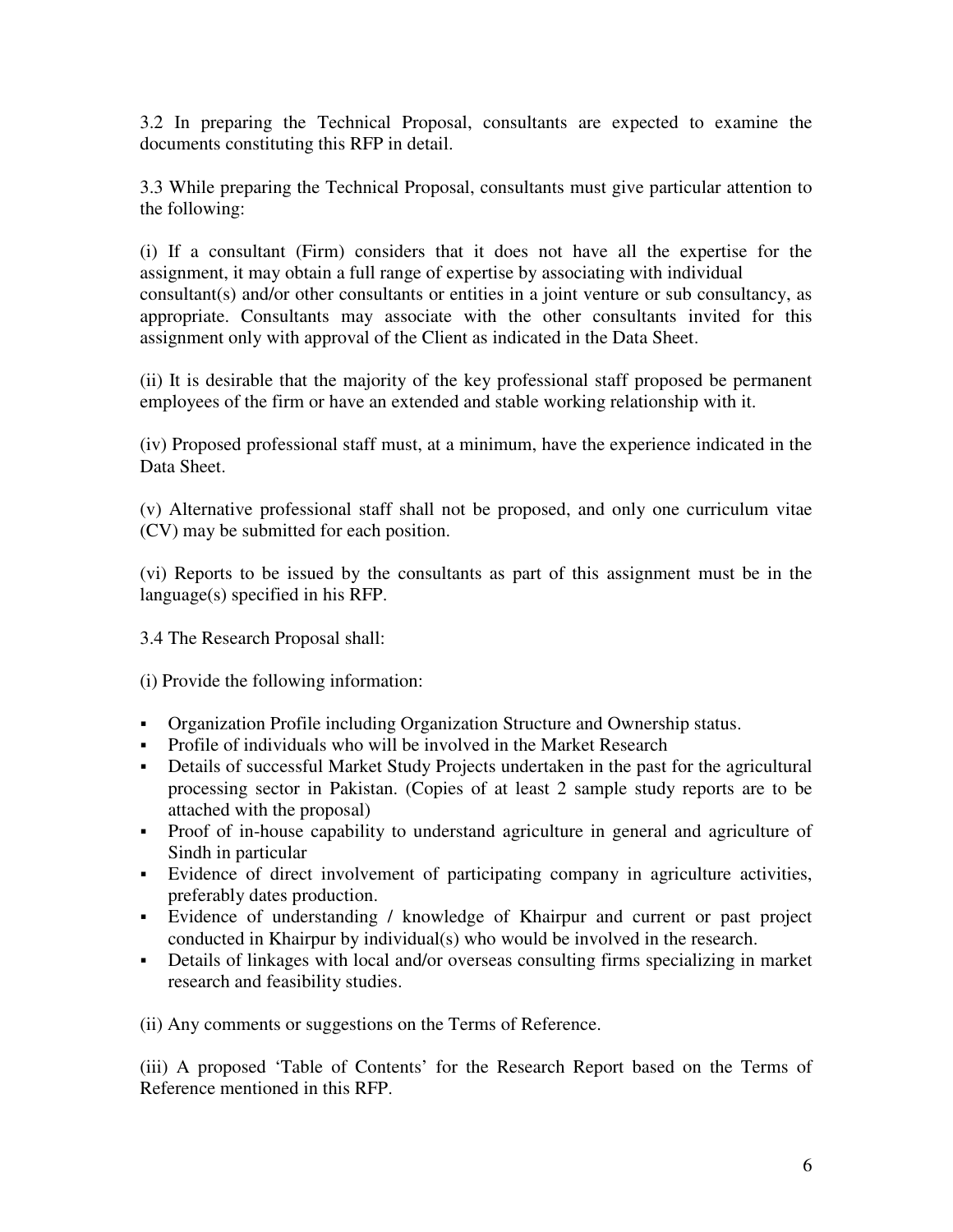(iv) A description of the methodology and work plan for performing the assignment.

(v) CVs of the proposed professional staff and the authorized representative submitting the proposal. Key information should include number of years working for the firm/entity and degree of responsibility held in various assignments during the last ten (10) years.

3.5 The Research Proposal shall not include any financial information.

## **4. Financial Proposal:**

4.1 In preparing the Financial Proposal, consultants are expected to take into account the requirements and conditions outlined in the RFP documents. The Financial Proposal should follow Standard Forms. If appropriate, these costs should be broken down by activity and, if appropriate, into foreign and local expenditures.

4.2 Consultants express the price of their services in National Currency i.e. Pak Rupee.

4.3 The RFP indicates how long the proposals must remain valid after the submission date. During this period, the consultant is expected to keep available the professional staff proposed for the assignment. The Client will make its best effort to complete negotiations within this period. If the Client wishes to extend the validity period of the proposals, the consultants who do not agree have the right not to extend the validity of their proposals.

## **5. Submission, Receipt and Opening of Proposal**:

5.1 The original proposal (Research Proposal and, if required, Financial Proposal; shall be prepared in indelible ink. It shall contain no interlineations or overwriting, except as necessary to correct errors made by the firm itself. Any such corrections must be initialed by the persons or person who sign(s) the proposals.

5.2 An authorized representative of the firm initials all pages of the proposal. The representative's authorization is confirmed by a written power of attorney accompanying the proposal.

5.3 For each proposal, the consultants shall prepare the number of copies indicated in the Data Sheet. Each Research Proposal and Financial Proposal shall be marked "**ORIGINAL**" or "**COPY**" as appropriate. If there are any discrepancies between the original and the copies of the proposal, the original governs.

5.4 The original and all copies of the Research Proposal shall be placed in a sealed envelope clearly marked "**Research Proposal**," and the original and all copies of the Financial Proposal in a sealed envelope clearly marked "**Financial Proposal**" and warning: "**Do not Open with the Research Proposal**" Both envelopes shall be placed into an outer envelope and sealed. This outer envelope shall bear the submission address and other information indicated in the Data Sheet.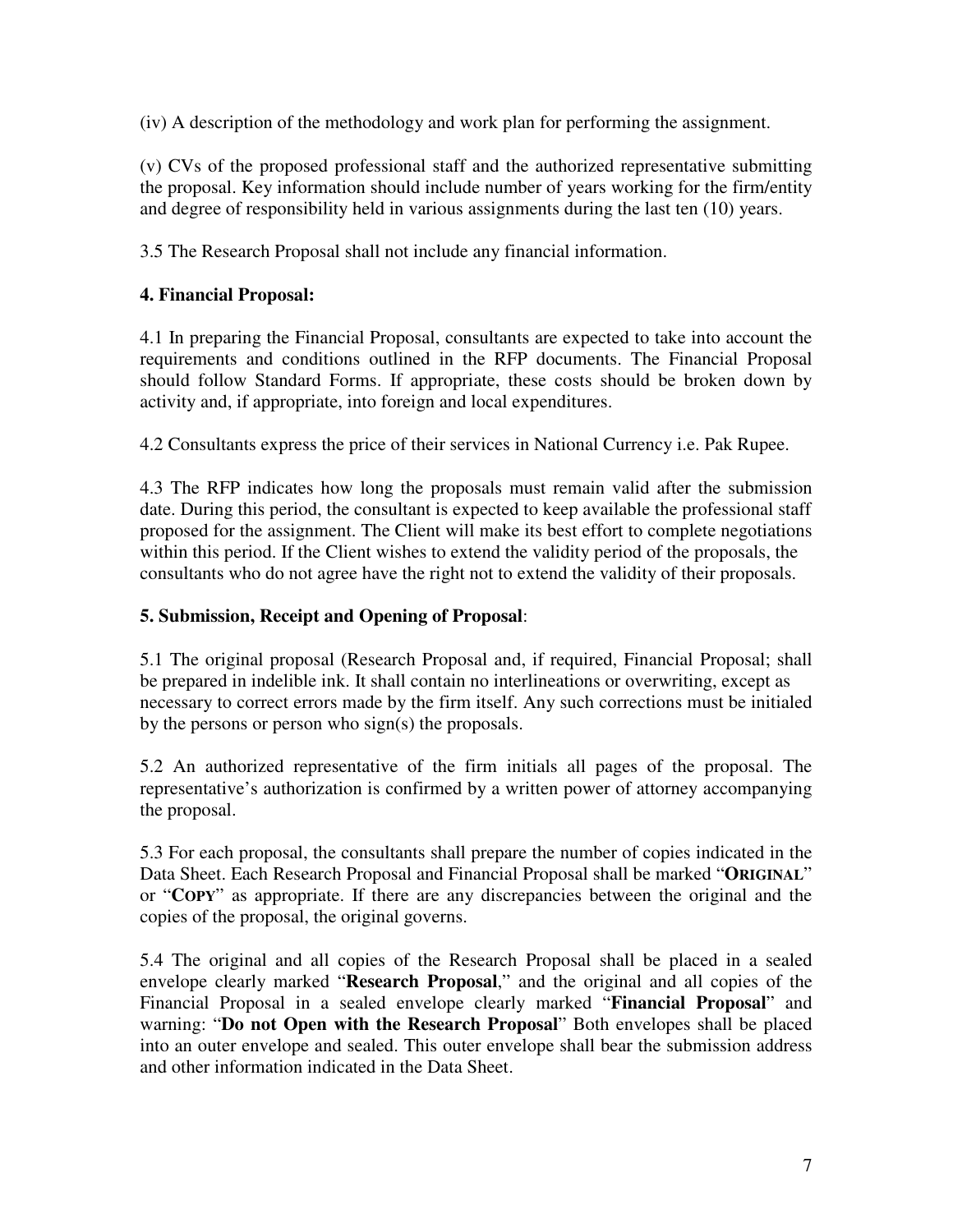5.5 The completed Research and Financial Proposals must be delivered at the submission address on or before the time end-date stated in the RFP. Any proposal received after the closing time for submission of proposals shall be returned unopened.

5.6 After the deadline for submission of proposals, the Research Proposal shall be opened immediately by the evaluation committee. The Financial Proposal shall remain sealed until all submitted proposals are opened publicly.

## **6. Proposal Evaluation:**

6.1 The evaluation committee, appointed by the Client as a whole, and each of its members individually, evaluates the proposals on the basis of their responsiveness to the Terms of Reference, applying the evaluation criteria, sub-criteria and point system specified in the Data Sheet. Each responsive proposal will be given a technical score. A proposal shall be rejected at this stage if it does not respond to important aspects of the Terms of Reference or if it fails to achieve the minimum technical score indicated in the Data Sheet.

6.2 After the evaluation of quality is completed, the Client shall notify those consultants whose proposals did not meet the minimum qualifying mark or were considered nonresponsive to the RFP and Terms of Reference, indicating that their Financial Proposals will be returned unopened after completing the selection process. The Client shall simultaneously notify the consultants that have secured the minimum qualifying mark.

6.3 In the case of the Least-Cost Selection, the Client will select the lowest proposal ("evaluated" price) among those that passed the minimum technical score. In both cases the selected firm is invited for negotiations.

## **7. Negotiations:**

7.1 There shall be no negotiations with the bidder having submitted the lowest evaluated bid or with any other bidder.

### **8. Award of Contract:**

7.1 The contract will be awarded following financial evaluation of technically qualified bids. After financial evaluation of technically qualified bids are completed, the Client will promptly notify other consultants on the shortlist that they were unsuccessful and return the unopened Financial Proposals of those consultants who did not pass the technical evaluation.

8.2 The firm is expected to commence the assignment on the date and at the location specified in the Data Sheet.

## **9. Confidentiality:**

9.1 Information relating to evaluation of proposals and recommendations concerning awards shall not be disclosed to the consultants who submitted the proposals or to other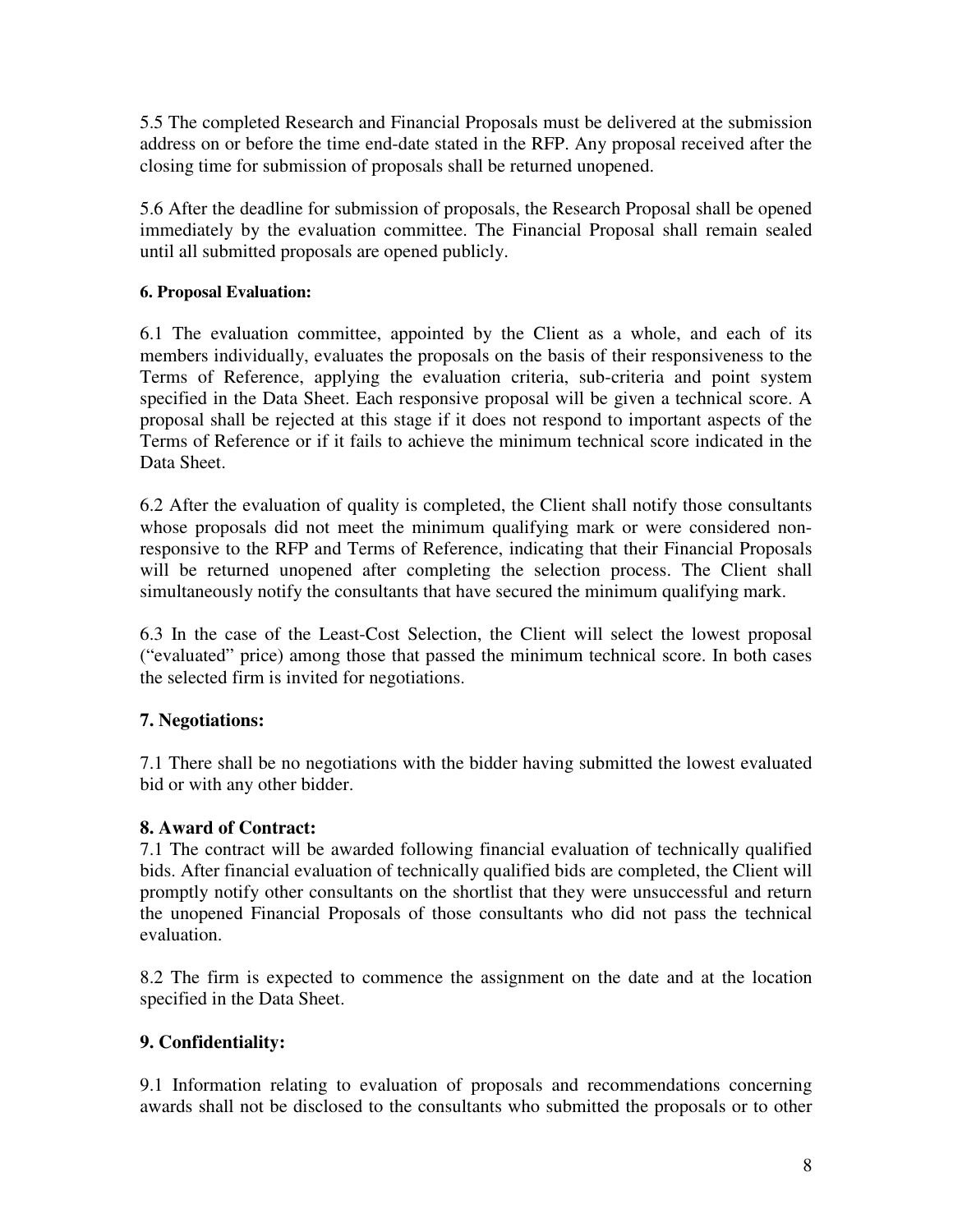persons not officially concerned with the process, until the winning firm has been notified that it has been awarded the contract.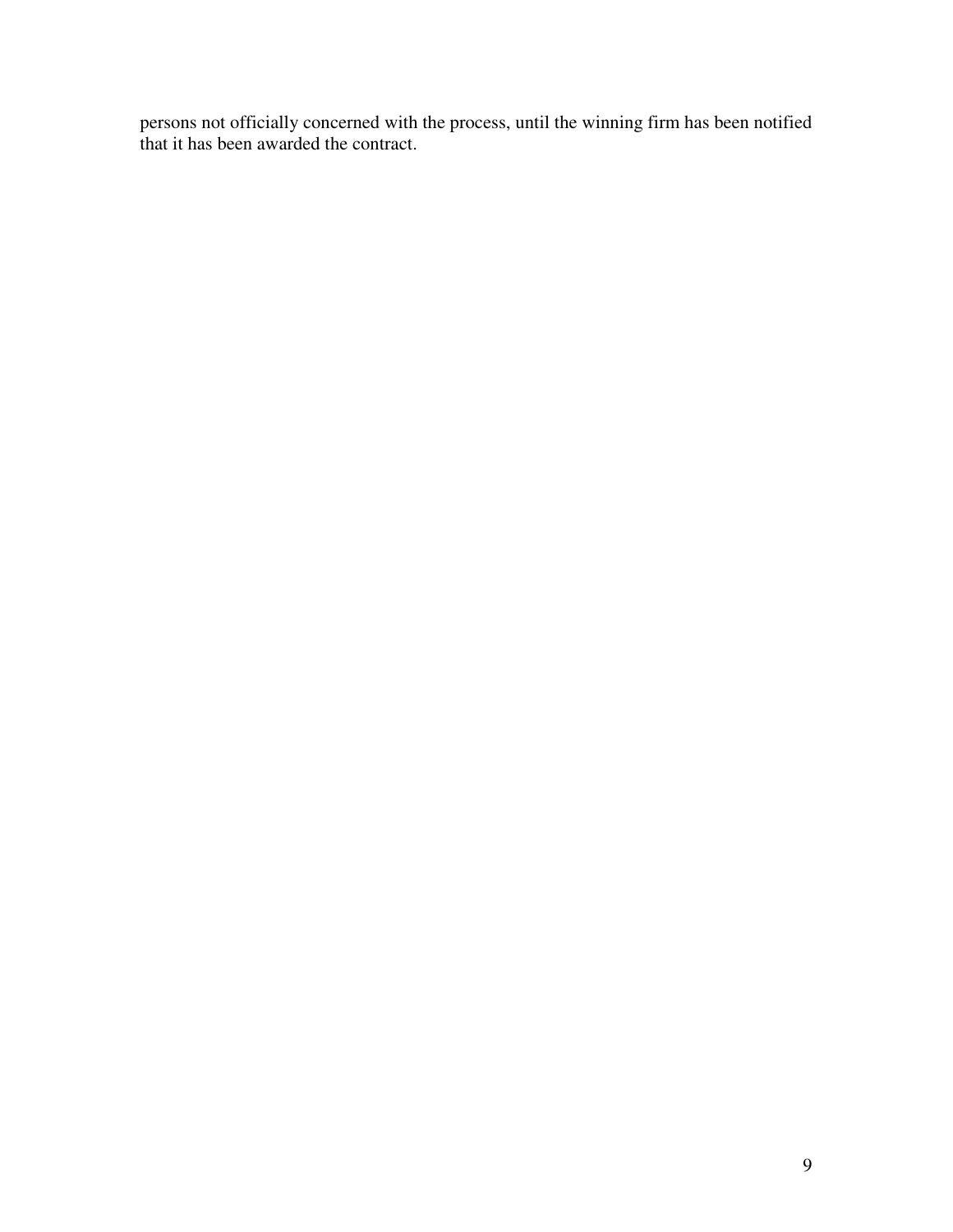## **Data Sheet:**

| 1.1 Name of the Client:      | District Government Khairpur.                                                                                                                                           |
|------------------------------|-------------------------------------------------------------------------------------------------------------------------------------------------------------------------|
| 1.2 Name of Project:         | Khairpur Special Economic Zone (KSEZ).                                                                                                                                  |
| 1.3 Name of Project Manager: | National Industrial Parks Development and Management<br>.Company.                                                                                                       |
| 1.4 Method of Selection:     | Quality and Cost Based Selection (QCBS) as per PPRA rules.                                                                                                              |
| 1.5 Objectives:              | Conduct comprehensive marketing research for the KSEZ:                                                                                                                  |
|                              | To establish the optimum land utilization of the proposed KSEZ<br>which will act as a basic input to the land use planning and<br>detailed master planning of the zone. |
|                              | To establish a comprehensive marketing strategy encompassing<br>all areas of the marketing mix for attracting investment to the<br>KSEZ.                                |

1.6 The clauses on fraud and corruption in the Contract are: As per PPRA Rules 2006 Sindh.

1.7 Firms be able to demonstrate following minimum qualifications:

1.7.1 A former/retired agriculturist on board as the lead individual overseeing the market research.

1.7.2 Lead individual must have performed at least one agricultural research / project in Khairpur in the last ten years.

1.7.3 At least two market studies conducted for the agricultural sector of Pakistan with analysis and recommendations.

1.8 Clarifications may be requested **7** days before the submission date.

1.9 Proposals should be submitted in the following language(s): English

2.0 Consultants are to state the cost in Pakistani Rupee.

3.0 Proposals must remain valid for 60 days from the last date of submission.

3.1 Consultants must submit one original and two copies of the proposal.

3.2 The proposal submission address is:

The Senior Manager Marketing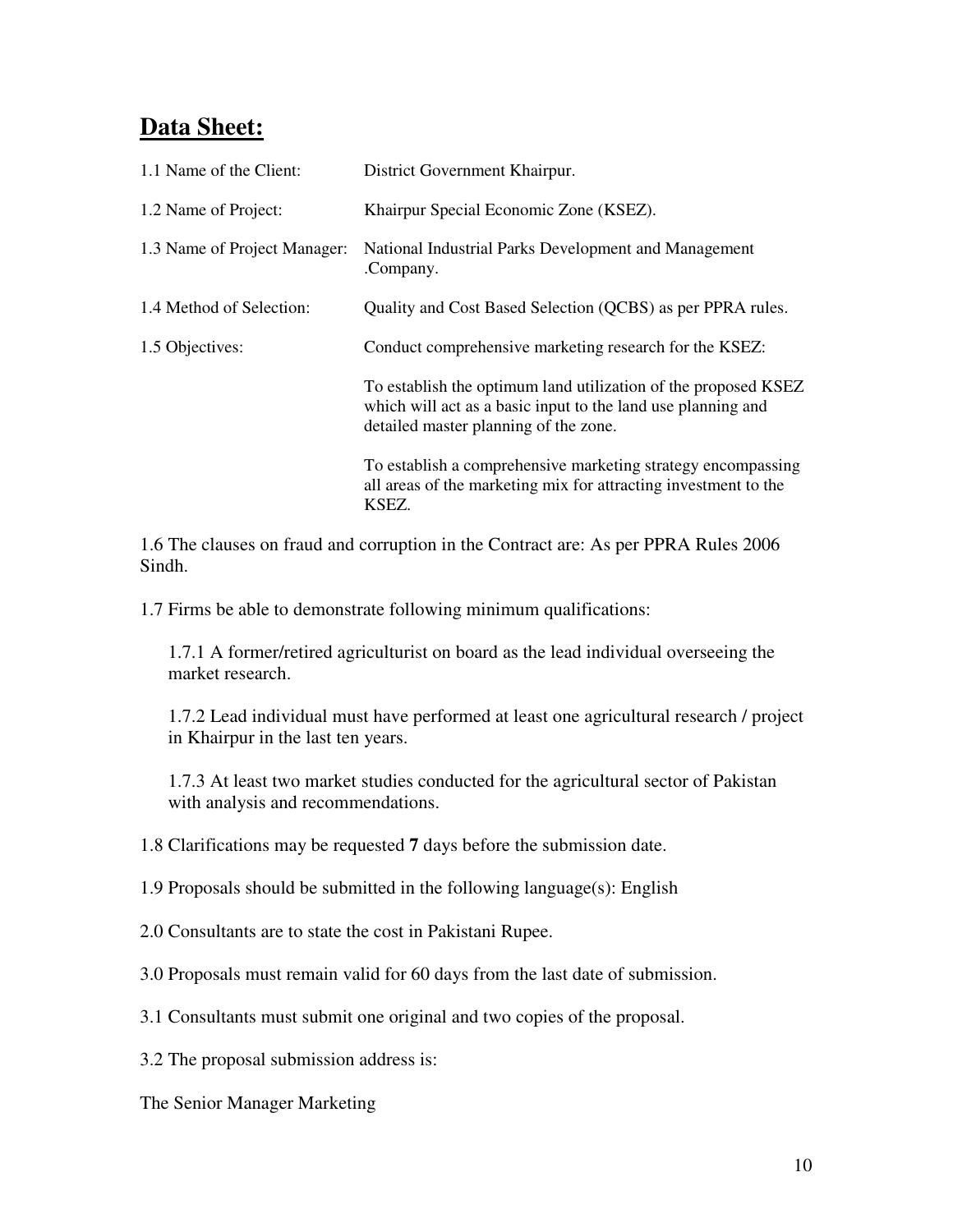National Industrial Parks Development and Management Company 2<sup>nd</sup> Floor, Block 'C' Finance and Trade Center Shahrah-E-Faisal Karachi Tel: 111-447-111 Fax : 35631069

3.3 Proposals must be submitted no later than:

June 15, 2010 before 12:00 PM

3.4 The number of points given in each element of the selection criteria are:

| <b>Criteria</b>                               | Max.<br><b>Points</b> |
|-----------------------------------------------|-----------------------|
| Company Profile                               | 10                    |
| Understanding of Agriculture & Agribusinesses | 25                    |
| Exposure & Experience of Khairpur             | 25                    |
| Prior Experience (Reports)                    | 20                    |
| Quality of Work (Contents)                    | 20                    |
| Total                                         | 100                   |

Minimum qualifying marks are 75% failing which the financial proposals of the disqualified firms will be returned unopened.

3.5 The assignment is expected to commence from July 1, 2010.

3.6 The completion time of the assignment will be no more than 60 days from the date of award of contract.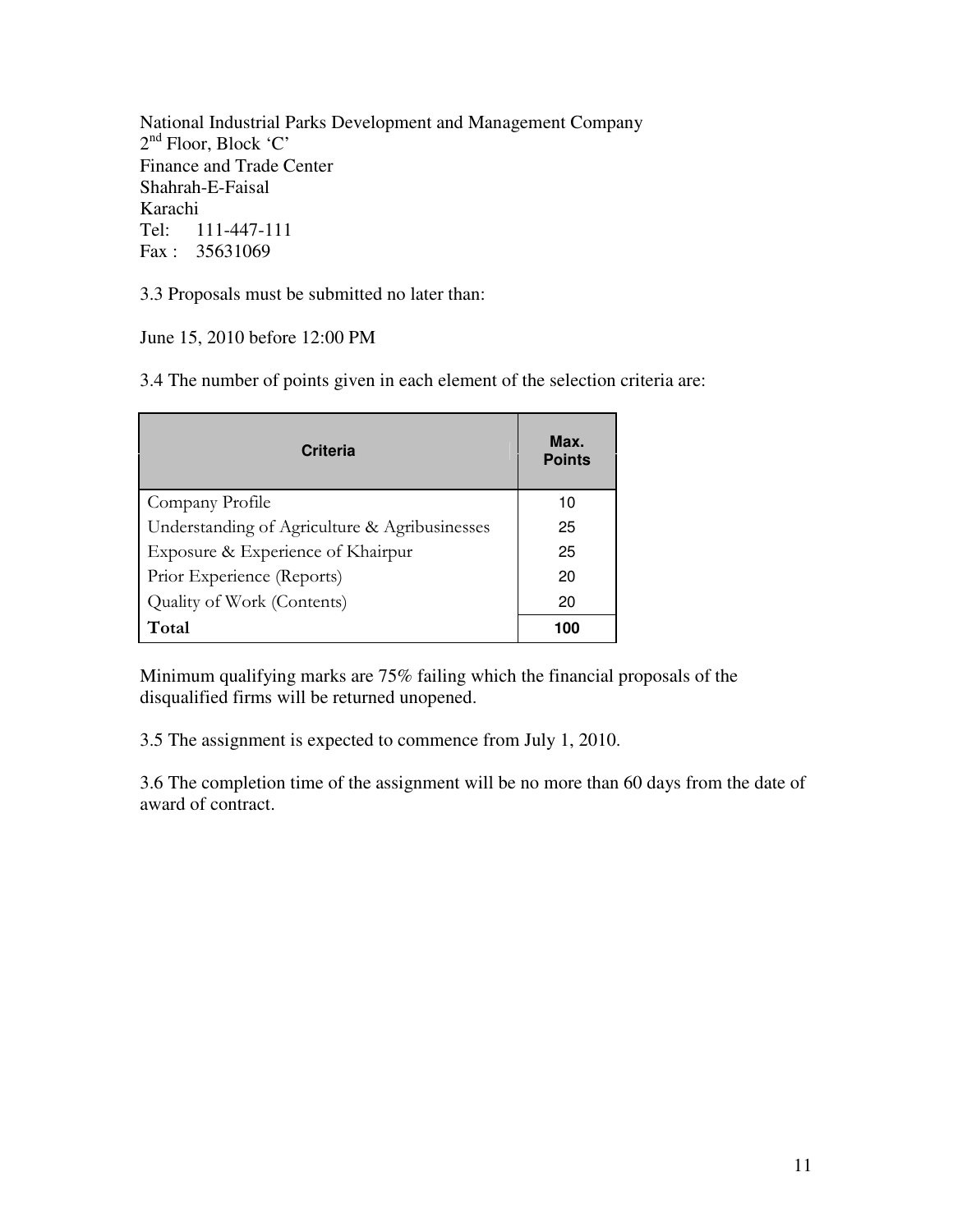## **Section 3 - Financial Proposal (Standard Form)**

The Financial Proposal should state the service charges for the Market Research in the following format:

- Manpower Employed.
- Manpower Rates per Hour (For different individuals involved)
- Total Man-hours Employed in Project.
- Total Cost of Manpower.
- Traveling, Lodging Costs. (supported by backup calculations)
- Miscellaneous Costs (supported by calculations and heads for which the amount will be spent)
- Tax Obligations
- Total Cost (A sum total of all the above-mentioned costs)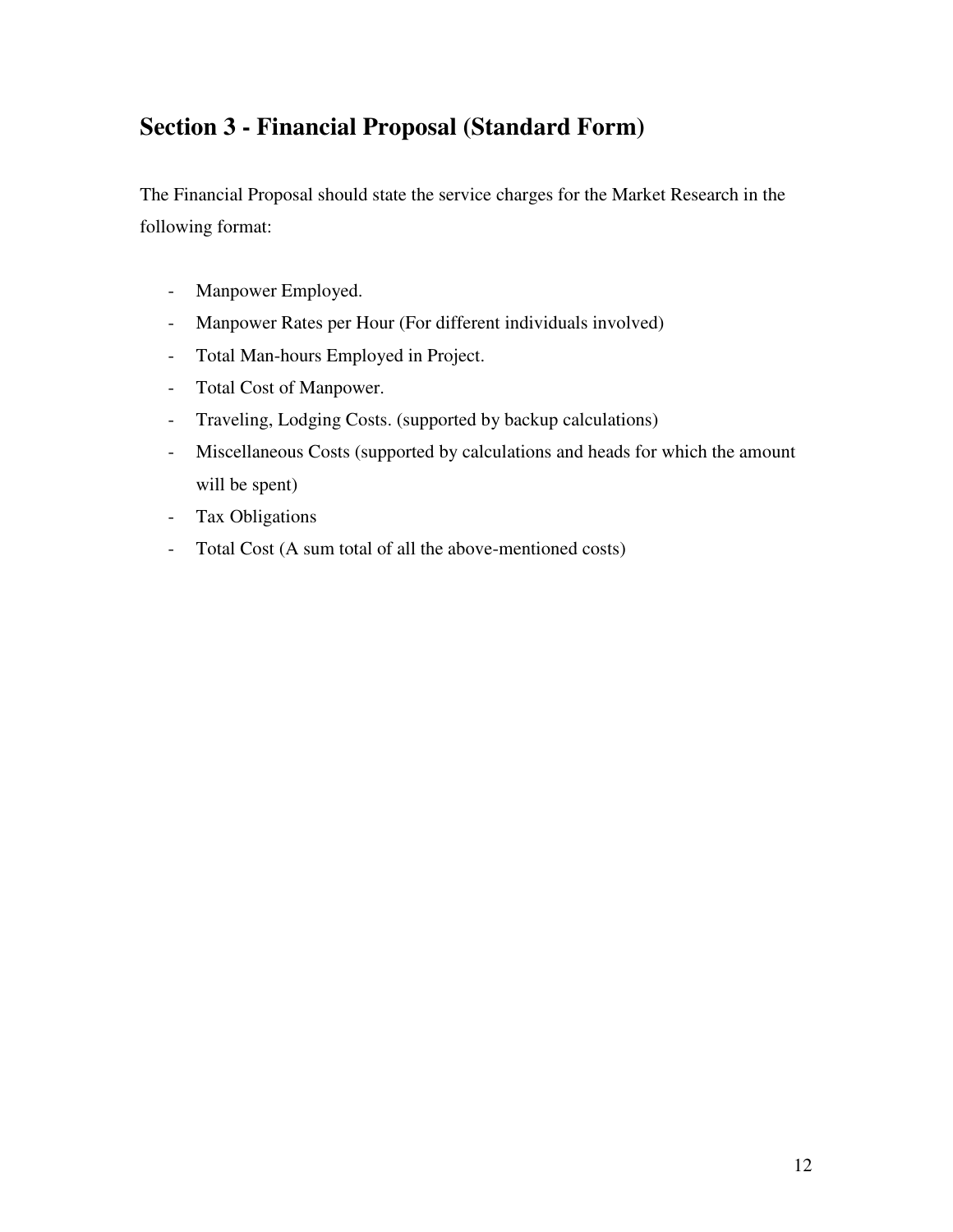## **Section 4 - Terms of Reference**

Comprehensive information, analyses and recommendations are to be covered for all parameters listed below:

- 1. Type of industries / businesses that would benefit from locating at the KSEZ and reasons for the same.
- 2. Products that comprise the agricultural production base of Khairpur and adjoining districts with volumes and varieties.
- 3. Competitive advantages of Khairpur and adjoining districts with respect to industrial investment in the area.
- 4. Data about the types, numbers and sizes of existing industrial units in Khairpur and adjoining districts.
- 5. Measures that can be taken to attract existing industrial units present in Khairpur to expand and/or relocate to the KSEZ.
- 6. Measures that can be taken to attract investors to establish new industrial units at the KSEZ.
- 7. Population demographics of Khairpur and adjoining districts.
- 8. Incomes & spending patterns in Khairpur and adjoining districts.
- 9. Types of potential investors present in Khairpur who could be targeted for establishing industries at the KSEZ.
- 10. Types of potential investors outside Khairpur who could be targeted for establishing industries at the KSEZ.
- 11. Products and Services used by local population that are presently being fed from outside Khairpur
- 12. Quality, educational level, Skill level and availability of workforce in Khairpur and adjoining districts with respect to manpower needs of industrial units at the KSEZ.
- 13. What are the major factors that may restrict the success of KSEZ what could be the proposed strategy to overcome these factors?
- 14. Infrastructure requirements that are essential for industrial units at the KSEZ, including following: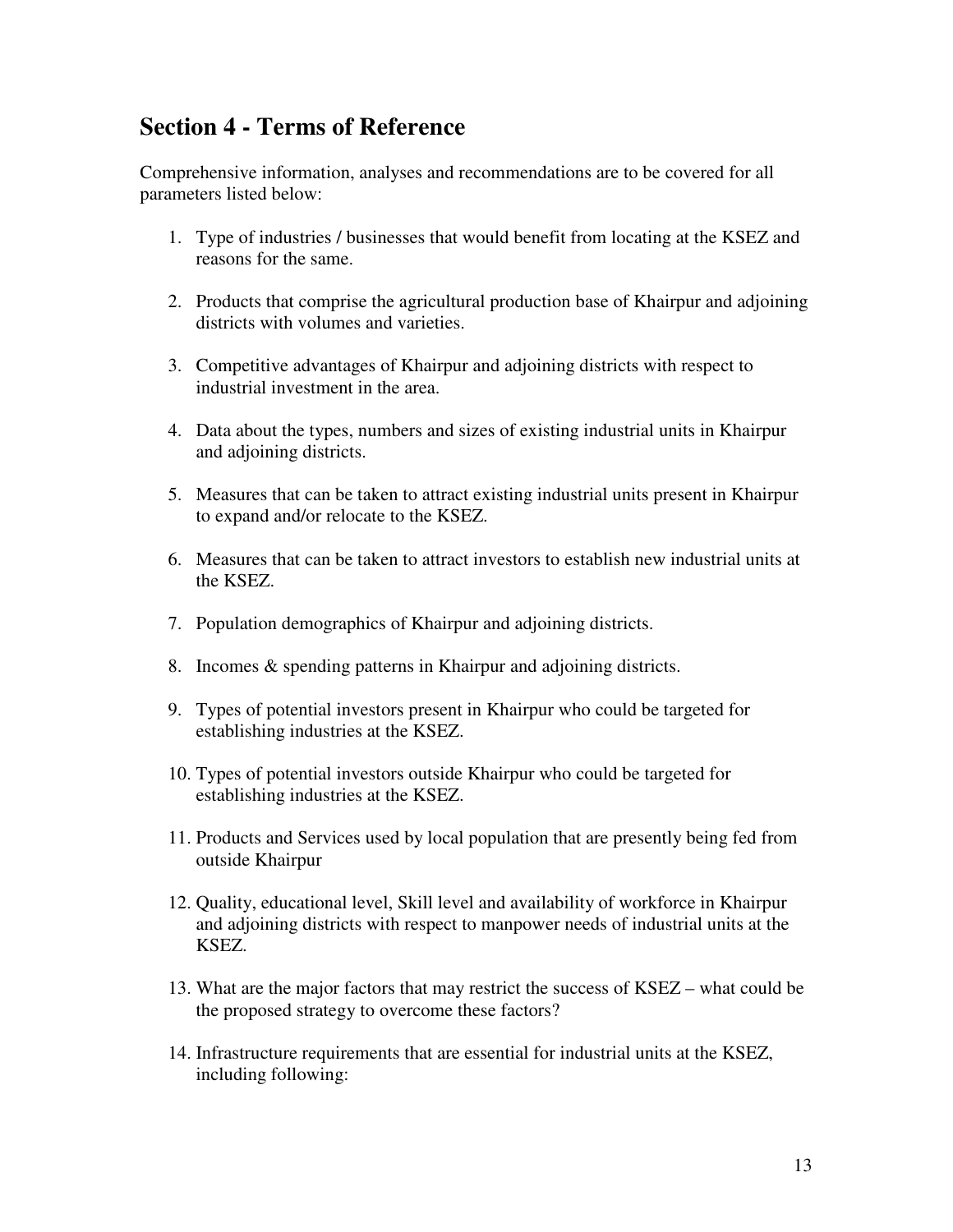- o Break-up of saleable area allocation to various sectors of agro-processing based on research.
- o Optimal Plot sizes and number of plots for each sector.
- o Identification of Amenities and Facilities required by the prospective processing units at the zone including marketing, business incubation, logistics and skill development facilities.
- o Identification of Common Facility Centers such as sorting, cleaning, drying, preservation, storage, cold storage, packaging etc.
- o Estimation of overall utilities required by the KSEZ. (Water in MGD, Power in MW, Gas in MMCFD). This should be based on a break-up between sector-specific estimated demands for these utilities.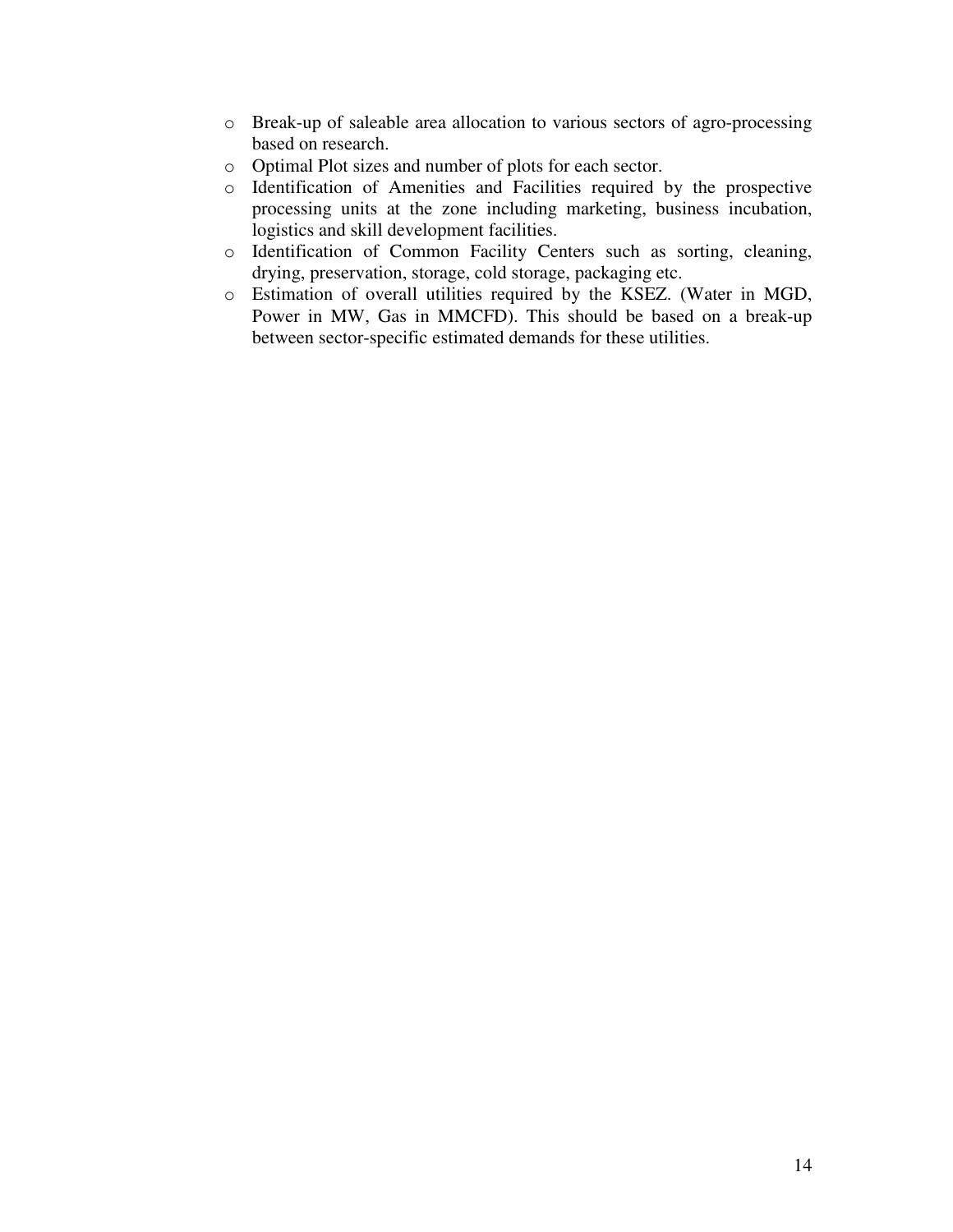## **Section 5 - Standard Form of Contract**

### **Contract for Consulting Services Medium Term Budgetary Framework in Sindh Small Assignments Lump-sum Payments**

## **CONTRACT**

THIS CONTRACT ("Market Research for Development of Khairpur Special Economic Zone" ) is entered into this [insert date], by and between District Government Khaipur ("the Client") having its principal place of business at  $\qquad$ , and M/s \_\_\_\_\_\_\_\_\_\_\_\_\_\_\_\_\_\_\_\_\_\_\_\_\_\_\_("the Consultant") having its principal office located at Pakistan.

WHEREAS, the Client wishes to have the Consultant perform the services hereinafter referred to, and

WHEREAS, the Consultant is willing to perform these services,

NOW THEREFORE THE PARTIES hereby agree as follows:

### **1. Services**

(i) The Consultant shall perform the services specified in Annex A, "Terms of Reference and Scope of Services," which is made an integral part of this Contract ("the Services").

(ii) The Consultant shall provide the personnel listed in Annex B, "Consultant's Personnel," to perform the Services.

(iii) The Consultant shall submit to the Client the reports in the form and within the time periods specified in Annex C, "Consultant's Reporting Obligations."

**2. Term** The Consultant shall perform the Services during the period of \_\_\_ months commencing [insert date] and continuing through [insert date], or any other period as may be subsequently agreed by the parties in writing

### **3. Payment**

A. Ceiling

For Services rendered pursuant to Annex A, the Client shall pay the Consultant an amount not to exceed *[insert amount]*. This amount has been established based on the understanding that it includes all of the Consultant's costs and profits as well as any tax obligation that may be imposed on the Consultant.

B. Schedule of Payments

The schedule of payments is specified below:

#### C. Payment Conditions

Payment shall be made in Pak Rupees, no later than 30 days following submission by the Consultant of invoices in duplicate to the Coordinator designated in paragraph 4.